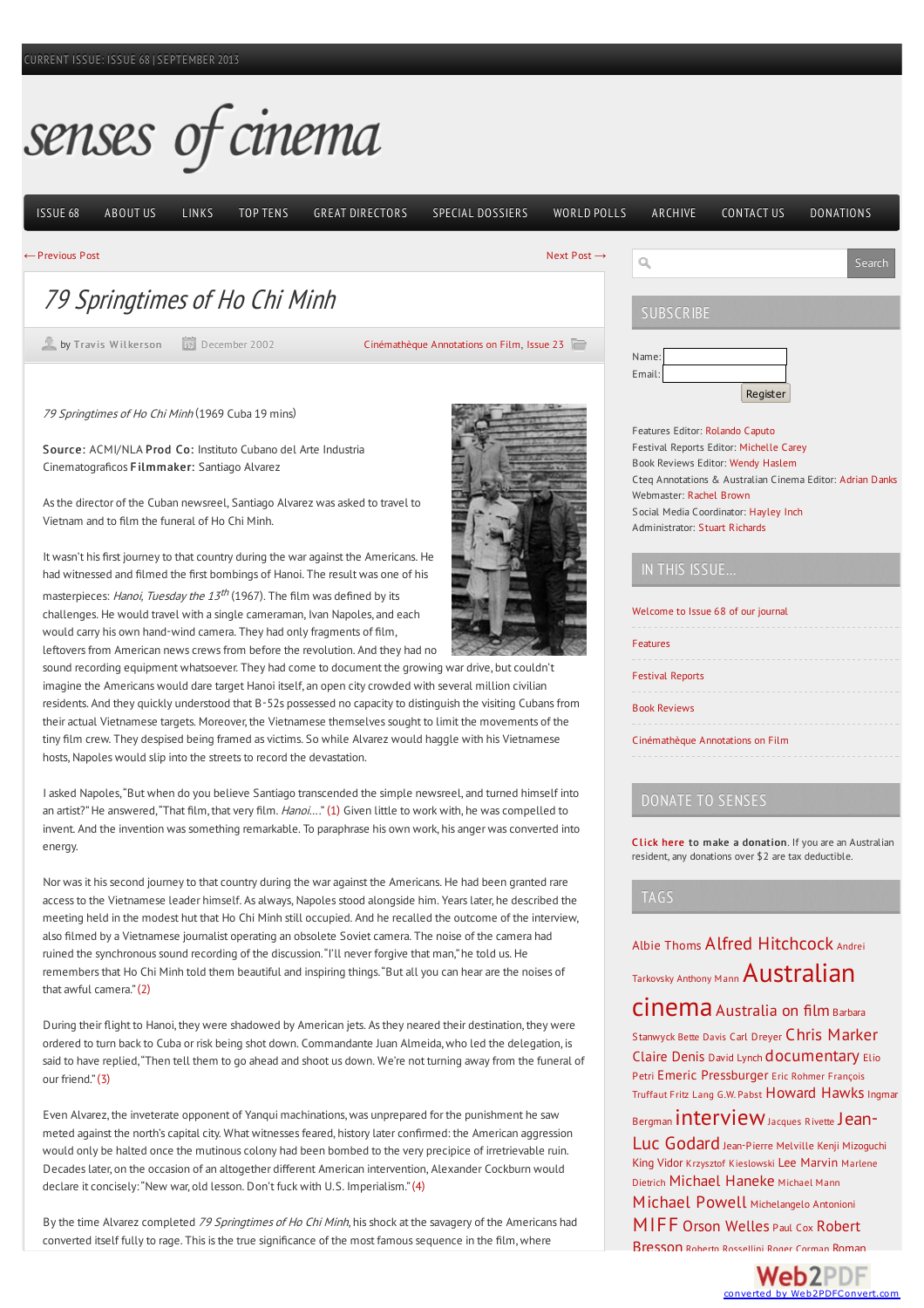images of the war move from the object of violence to its literal subject, as Alvarez brutalizes the strips of film themselves. This should not be confused with an ironic post-modern trope. He said, "My style is the style of hatred for Imperialism,"and fora dozen astonishing minutes he illustratesin precise cinematic language the full expressive dimensions of this style [\(5\)](#page-1-4). Decades later it seems obvious that this sequence resides at the very epicenter of his creative achievements.

Elsewhere I wrote, addressing his films in general:

What is striking, even today, is the manner with which they successfully balance goals that we tend to regard as irreconcilable. They are at once highly experimental, yet completely accessible. They were produced by a state-financed collective, yet register an unmistakably personal vision. They were produced without regard to posterity, yet they reverberate with a timeless vitality. They used every means at their disposal. Frequently, this meant they were made with next to nothing at all. [\(6\)](#page-1-5)

To this I would amend an almost unbelievable observation: 79 Springtimes of Ho Chi Minh, was the single most radical document of Alvarez's most radical period. Even now, one is stunned by the ferocity of its visual onslaught, as well as the absolute freedom of its narrative organization. Deploying a battery of highly experimental tactics, it endures as a masterpiece of personal cinema. Yet it also represented an official state response to the death of Ho Chi Minh. A response that the commissioning regime found entirely satisfying. In the span of the history of cinema, can a single analogue to this be found?

Alvarez always insisted, "The revolution made me a filmmaker." [\(7\)](#page-1-6) Which is doubtless true. By war's end, he had returned to film in Vietnam more than a dozen times. And from these trips he created much of his most important work. Which affirms a striking irony: the war he despised also helped transform him into an artist.

It is the 20th of May 1998. Santiago Alvarez dies quite unexpectedly. Though he had been suffering from the intensifying consequences of Parkinson's disease, he succumbs instead to an infection unconnected to his illness. In a peculiar coincidence, his death comes in the final month of his 79th springtime.

#### Endnotes

- <span id="page-1-0"></span>1. Ivan Napoles, from a conversation in 1995 in Havana with the author.  $\mathbb {I}$
- <span id="page-1-1"></span>2. Napoles.
- <span id="page-1-2"></span>3. Napoles.
- <span id="page-1-3"></span>4. From a lecture in Minneapolis attended by the author. Cockburn was addressing the electoral defeat of the Sandinistas in Nicaragua. The precise date has long been forgotten.
- <span id="page-1-4"></span>5. Miguel Orodea, "Alvarez and Vertov," BFI Dossier Number 2: Santiago Alvarez (London: BFI, 1980) 25.
- <span id="page-1-5"></span>6. Travis Wilkerson, "He Who Hits First, Hits Twice," Santiago Alvarez Retrospective <http://www.cinematexas.org/2002-alvarez.html>.
- <span id="page-1-6"></span>7. Michael Chanan, "Introduction (In the Style of Santiago Alvarez)," BFI Dossier Number 2: Santiago Alvarez (London: BFI, 1980) 2.

#### Related articles:



### About the Author

Travis Wilkerson is a Michigan-based filmmaker. His films include Accelerated Development: In the Idiom of

Bresson Roberto Rossellini Roger Corman Roman Polanski [Samuel](http://sensesofcinema.com/tag/samuel-fuller/) Fuller Stan [Brakhage](http://sensesofcinema.com/tag/werner-herzog/) Werner Herzog [Yasujiro](http://sensesofcinema.com/tag/yasujiro-ozu/) Ozu